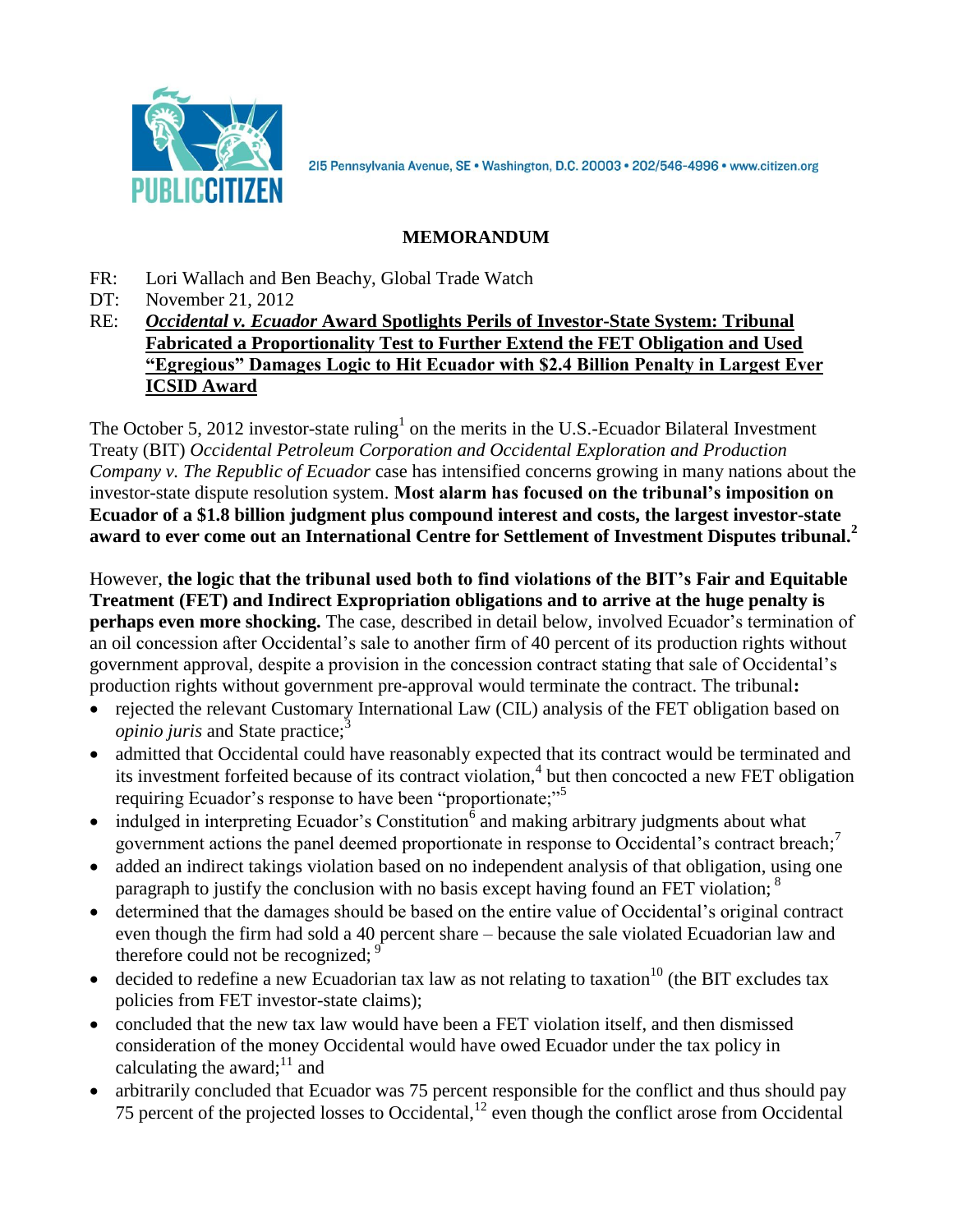selling unauthorized rights under a contract that explicitly stipulated that doing so could cause forfeiture of the investment.

The decision perpetuated and expanded on the alarming pattern of investor-state tribunals generating increasingly imaginative interpretations of FET and the related minimum standard of treatment (MST) obligation to hold governments liable for an array of actions that do not contravene the CIL standard of denial of justice.<sup>13</sup> By far the most awards for investors under U.S. BITs and free trade agreements  $(FTAs)$  are based on findings of MST/FET violations.<sup>14</sup> The tribunal then used its inventive determination of a FET violation to also impute an Expropriation violation, constraining its rationale for the decision to a single paragraph.

To determine that Ecuador owed Occidental an unprecedented degree of damages, two out of the three attorneys on **the panel used reasoning that the third tribunalist called "so egregious in legal terms and so full of contradictions, that I could not but express my dissent."**<sup>15</sup> In a scathing, lengthy minority opinion, French professor Brigitte Stern detailed a host of errors committed by the majority to impose the mammoth penalty. These include their decision that Occidental should be compensated for lost profits on 100 percent of an oil investment despite acknowledging that Occidental illegally sold 40 percent of that investment to another firm.

In addition to awarding a principal amount of \$1.8 billion to Occidental, the tribunal ordered Ecuador to pay \$589 million in backdated compound interest, plus post-award interest and half of the costs incurred by the tribunal itself.<sup>16</sup> In sum, **the tribunal handed Ecuador a total penalty of at least \$2.4 billion. That is the amount that Ecuador spends on health care each year for over seven million Ecuadorians--almost half the population.** The sum amounts to 16 percent of the country's external debt, or 11 percent of all goods exported annually. The financial drain is equivalent to the combined annual income of the poorest 20 percent of Ecuadoreans--nearly 3 million people.<sup>17</sup>

**BACKGROUND:** In May 1999, Occidental signed a 20-year contract with Ecuador to explore for oil in Block 15, a segment of Ecuador's Amazon, and extract from any discovered reserves.<sup>18</sup> In exchange for taking on all expenses, Occidental was contractually entitled to 70 percent of the oil produced, with Ecuador maintaining a right to the rest.<sup>19</sup> The contract also stipulated that while Occidental could sell the oil, it could not sell off any portion of its "rights and obligations" to produce the oil without government authorization. The contract stated that transferring the rights to oil production without authorization "shall terminate" the contract.<sup>20</sup> The contract explicitly enforced Ecuador's hydrocarbons law, which states, "The Minister of Energy and Mines may declare the [termination and forfeiture] of contracts, if the contractor… transfers rights or enters into a private contract or agreement for the assignment of one or more of its rights, without the Ministry's authorization."<sup>21</sup> The law protects the government's prerogative to vet companies seeking to produce oil in its territory, which was a particular concern in the Amazon region, in no small part because of Chevron's notorious history of dumping toxins in the critical ecosystem. That history resulted in horrifying environmental and public health problems, 18 years of litigation and recently an \$18 billion judgment against Chevron in Ecuador's courts.<sup>22</sup> (And, now Chevron has resorted to an investor-state challenge to try to halt collection of this judgment.)<sup>23</sup>

One year after signing the contract, Occidental sought to sell off a portion of its investment in Block 15 oil production so as to gain capital and reduce expenditure risks.<sup>24</sup> In October of 2000, it signed with the Alberta Energy Company (AEC, a Canadian firm) a contract in which Occidental kept "nominal legal title" to the oil production contract with the government, but through which AEC purchased 40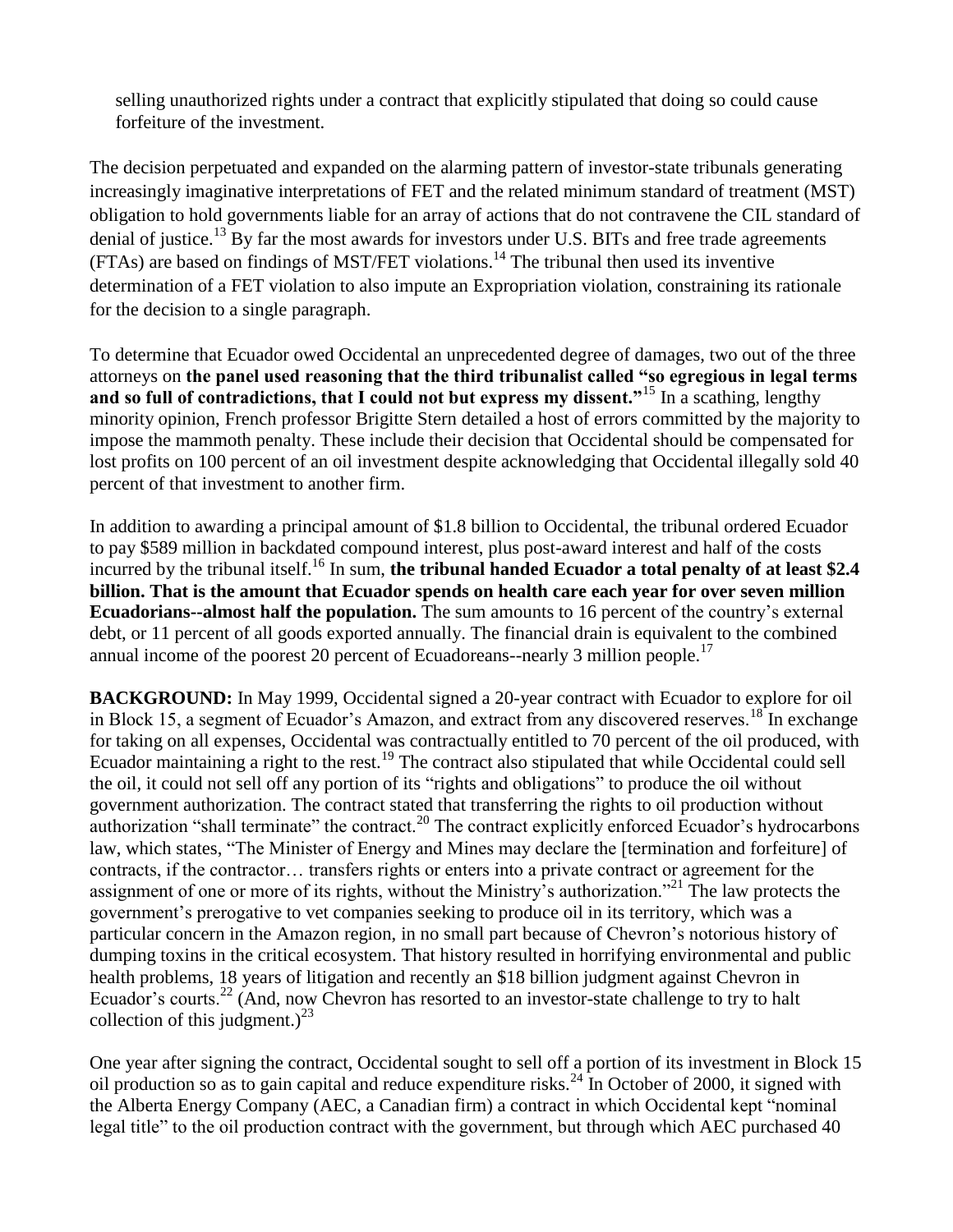percent of Occidental's oil rights and agreed to foot 40 percent of ongoing costs.<sup>25</sup> The two companies formed a "Management Committee" comprised of one AEC representative and one Occidental representative with the "power and duty to authorize and supervise Joint Operations."<sup>26</sup> Occidental mentioned the deal to the government, but neither presented the contract nor sought government authorization for AEC's acquisition of a significant economic and operational stake in the Amazonian oil project.<sup>27</sup>

After an audit of Occidental in 2004, Ecuador's Attorney General determined that the confidential Occidental-AEC contract in 2000 had bypassed necessary government authorization and thus violated Occidental's oil concession contract with the government, prompting initiation of a process to annul it.<sup>28</sup> In May 2006, after a long delay filled with a presidential ouster and political tumult, the government terminated the contract with Occidental and repossessed the land and oil equipment of Block  $15^{29}$ 

**THE TRIBUNAL ACKNOWLEDGED THAT OCCIDENTAL BROKE THE LAW AND SHOULD HAVE EXPECTED ECUADOR'S RESPONSE:** The tribunal assessed that Occidental's contract with AEC effectively transferred to AEC some of the "exclusive rights to carry out the oil exploitation activities" granted to Occidental by the government contract,<sup>30</sup> giving AEC "*de facto* legal title" to the oil project.<sup>31</sup> It further stated that such a substantive transfer required "prior authorization" on the part of Ecuadorian authorities,"<sup>32</sup> as stipulated in Occidental's government contract and in Ecuadorian law. Since Occidental failed to seek permission before selling 40 percent of its government oil concession, the tribunal concluded that Occidental had breached the government contract and violated Ecuadorian law.<sup>33</sup> The tribunal further noted that the government's resulting termination of the contract and forfeiture of the investment was not only within its legal bounds, but is something that Occidental should have expected as a plausible response to its illegal maneuver.<sup>34</sup>

**THE TRIBUNAL FURTHER EXPANDED THE SCOPE OF MST/FET OBLIGATIONS BY FABRICATING A NEW PROPORTIONALITY REQUIREMENT:** After determining that Occidental should have expected Ecuador to terminate its contract and forfeit its investment given that Occidental breached its contract, how did the tribunal then proceed to find that Ecuador had violated FET obligations it owed Occidental? To do so, the tribunal stretched the standard to new lengths, requiring that "any penalty the State chooses to impose must bear a proportionate relationship to the violation which is being addressed and its consequences."<sup>35</sup> To impose this new *ex post facto*  obligation on Ecuador, the tribunal dismissed the CIL-based analysis of the FET obligation coming from the general and consistent practice of States that they follow from a sense of legal obligation and observed the "growing body" of awards based on proportionality obligations generated by past investor-state tribunals. <sup>36</sup> The award cites four investor-state cases in which tribunals, exercising equally ample freedom to expand upon established investor protections, listed proportionality as an additional obligation of States.<sup>37</sup>

To further justify this discursion, the tribunal relied on a single expert, Dr. Perez Loose, called by Occidental, to interpret the whole of Ecuadorian law. Loose cited several legal fragments, including the Constitution's broad call for "due proportionality between offences and penalties,"<sup>38</sup> and concluded (in the tribunal's words) "that the principle of proportionality applies generally in Ecuadorian law."<sup>39</sup> A footnote in the award indicates that Ecuador challenged the credibility of Loose's interpretation, given an apparent conflict of interest: Loose recently partnered with Occidental's head legal counsel in a separate case against Ecuador. The tribunal rejected the challenge, arguing that Loose's expert witness preceded the other case, and thus adopted Loose's interpretation of the law as conclusive. 40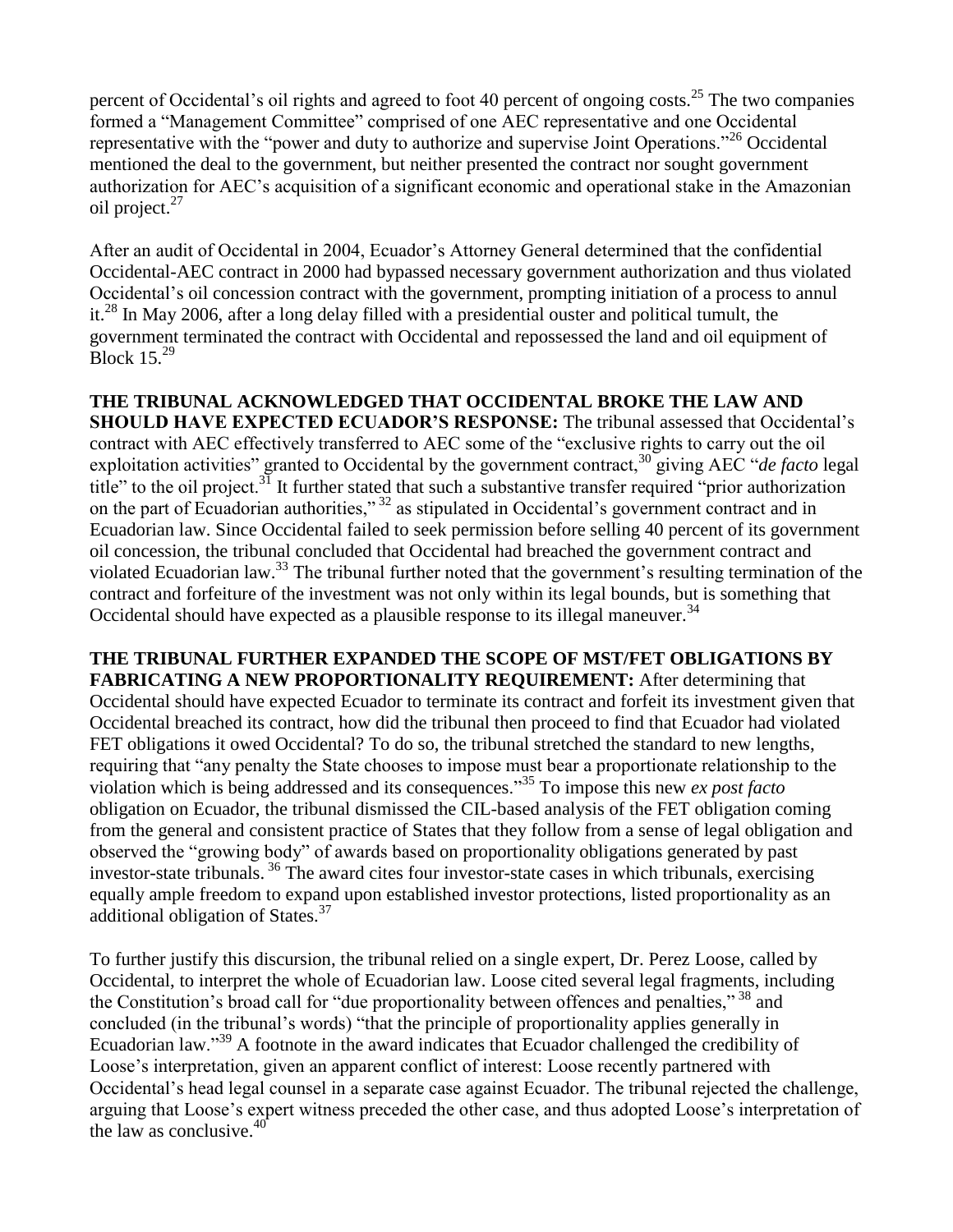The tribunal's brazen redefinition of the FET obligation highlights a growing, extremely worrying trend. While States have long argued that MST/FET obligations must be defined according to a CIL State practice/*opinio juris* analysis, the panel presumed to create its own version of customary international law based on its judgments and that of past tribunals. By veering from the MST/FET definition based on CIL, tribunals have been increasingly imposing an ever-expanding set of obligations on States. For instance, in the June 2012 *RDC v. Guatemala* ruling, the tribunal rejected the opinions of Guatemala, the United States, El Salvador, and Honduras that the CIL standard for MST/FET is defined by State practice, instead borrowing a broad MST/FET interpretation from another tribunal's award in a North American Free Trade Agreement (NAFTA) case.<sup>41</sup> The borrowing of definitions and concepts generated in other tribunals' awards, as if they were CIL, is extremely troubling. "[I]international tribunals do not create customary international law. Only nations create customary international law," noted the United States as respondent in the NAFTA case *Glamis Gold, Ltd. v. The United States of America.* 42

Worryingly, the award in the *Glamis* case is increasingly becoming an outlier, in that it was based on a standard CIL analysis. There the tribunal pronounced that FET violations must be "egregious and shocking," such as "a gross denial of justice, manifest arbitrariness, blatant unfairness, a complete lack of due process…"<sup>43</sup> Applying this CIL-based definition to the Occidental case's facts, Ecuador's decision to terminate a contract breached by Occidental when the contract and Ecuadorian law plainly contemplates such termination cannot be described as "egregious," "unfair," or "a gross denial of justice." It is neither "arbitrary" nor "shocking," since, as the tribunal itself noted, Occidental should have expected contract termination as a plausible response to contract breach. And the only denial of "due process" came from Occidental, not Ecuador. In response to Occidental's unhappiness about Ecuador's decision, the Ecuadorian government requested that Occidental pursue a case in Ecuador's courts. But Occidental rejected the domestic due process available to it to challenge the government decision, instead resorting to an investor-state tribunal.<sup>44</sup>

# **THE TRIBUNAL SUPPLANTED ECUADOR'S LEGAL VETTING PROCESS WITH ITS OWN SPECULATIVE VETTING TO DETERMINE DISPROPORTIONALITY:** The

*Occidental v. Ecuador* tribunal did not stop at its over-expansive interpretation of FET and retroactive addition to the BIT's obligations of a notion that the State has an obligation to act proportionally.<sup>45</sup> The tribunal then assumed jurisdiction for determining Ecuador's adherence to the new and amorphous obligation. The tribunalists determined that Ecuador's response to Occidental's violation of the law was out of proportion. 46

One of the tribunal's key arguments was that Ecuador had not suffered materially as a result of Occidental's decision to circumvent government approval in transferring responsibility for 40 percent of its Amazon oil production.<sup>47</sup> According to the tribunal, the government's exercise of its legal right to terminate the contract was thus disproportionate to the injury it suffered. To make this determination, the tribunal employed a narrow definition of proportionality that focused only on actual monetary losses incurred to the time of the contract termination by Ecuador.

Further, the tribunal's focus on whether Ecuador was obtaining less money under Occidental's breached contract disregards the very real environmental and societal costs that could result when a government is denied its sovereign opportunity to determine which firms operate within its borders. Ecuador is still struggling to gain compensation from Chevron for decades of contamination of a Rhode Island-sized swath of the Amazon.<sup>48</sup> In the wake of such environmental calamity, Ecuador is understandably cautious about the arrangements it makes with respect to extraction of oil from the country's Amazon region. Finally, the tribunal ignored a sovereign State's interest in acting to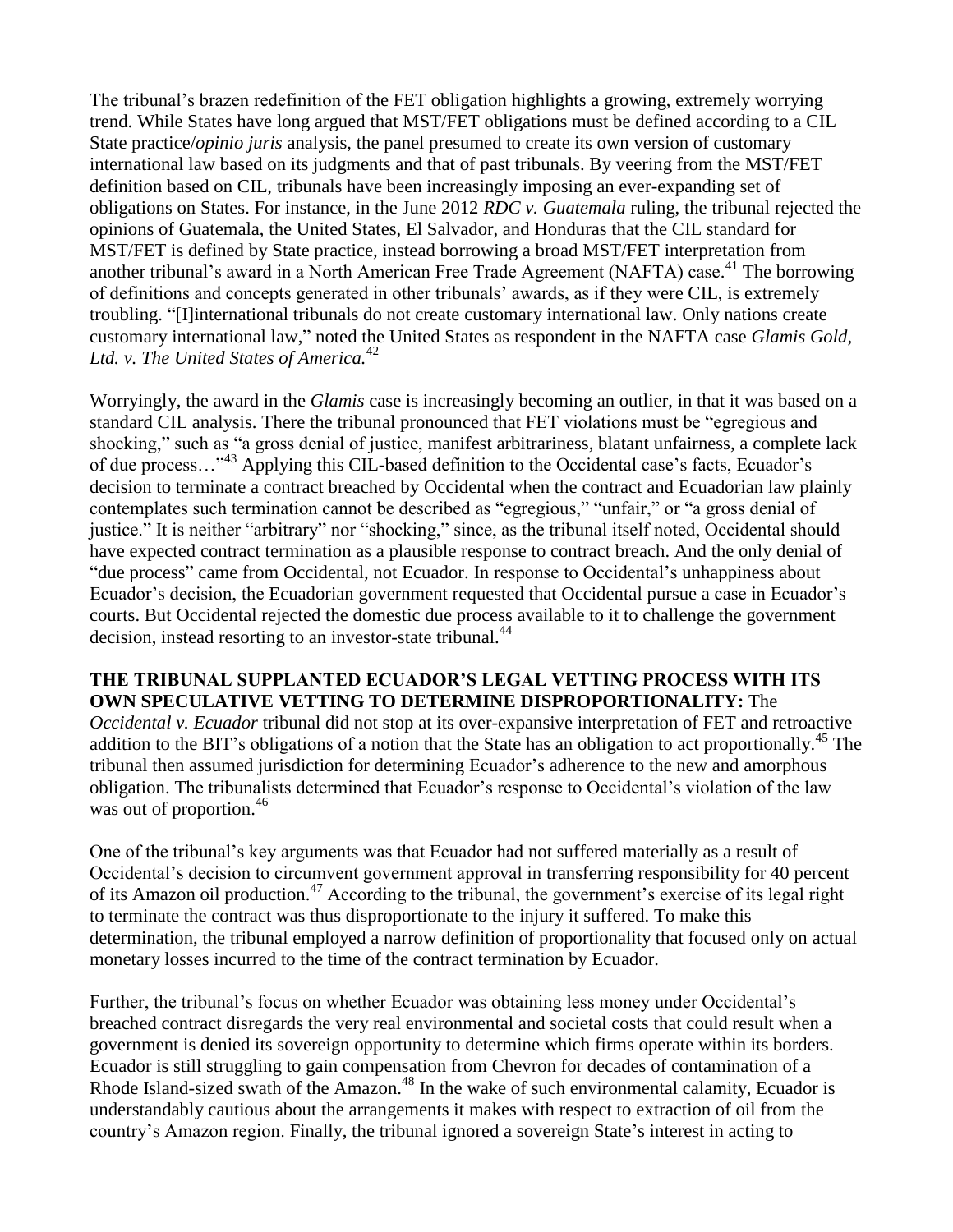establish a clear precedent that denials of the State's prerogative to vet foreign investors, and termination-level breaches of oil concession contracts, will not be tolerated.

As further justification of its determination of disproportionality, the tribunal noted that the government had previously approved AEC, the firm to which Occidental had sold the 40 percent share, to operate in other concessions. This led the tribunalists to speculate that the company would have likely been approved by the government if Occidental had complied with the legal obligation to request approval.<sup>49</sup> Positing such pontification as evidence, the tribunal effectively inserted its speculative conclusion of AEC's viability as a substitute for Ecuador's legal process to determine said viability.

**THE TRIBUNAL SLAPS ON AN EXPROPRIATION VIOLATION IN A ONE PARAGRAPH PRONOUNCEMENT:** The tribunal perfunctorily added a finding of indirect expropriation without presenting any analysis of the BIT's Expropriation obligation or how Ecuador's action violated it. Instead, the tribunal opined in one paragraph that it had "no hesitation" in determining that Ecuador's action also was "tantamount to expropriation" citing its prior, elastic finding of a FET violation as the basis for also finding an indirect expropriation. <sup>50</sup> The panel simply announced that an FET violation also constituted an Expropriation violation.

Peculiarly, given the failure to conduct an Expropriation analysis, the panel did add a sentence noting the definition of "tantamount to expropriation" used by the notorious NAFTA *Metalclad v. Mexico* award. It did not connect the facts of the Occidental case to the *Metalclad* definition, but rather just inserted a quote from it describing "tantamount to expropriation" as including "incidental interference with the use of property which has the effect of depriving the owner, in whole or in significant part, of the use or reasonably-to-be-expected economic benefit of property even if not necessarily to the obvious benefit of the host State."<sup>51</sup> Of course, the NAFTA *Metalclad* award was so broadly castigated that it led the NAFTA Free Trade Commission (comprised of the three NAFTA Parties) to issue a formal July 2001 interpretative note on NAFTA's Investment Chapter, and prompted the incorporation of the substance of the interpretive note into the Central America Free Trade Agreement and future U.S. FTAs. Yet, the Occidental tribunal not only used another tribunal's award to define Ecuador's obligation rather than conducting its own CIL analysis of the BIT's Expropriation provision, but relied on an award that has been widely criticized for overly elastic interpretations of NAFTA obligations.

And, the tribunal referenced a definition that is not relevant to the facts of this case. At issue in *Metalclad* was whether denial of government construction and operating permits that diminished the value of a toxic waste facility whose title remained in the hands of the investor comprised an indirect taking. But Ecuador's response to Occidental's violation of Ecuadorian law and breach of its contract was not "incidental." Ecuador reclaimed physical control of the land and facilities as was explicitly called for by Ecuador's hydrocarbons law. Thus, if anything the tribunal might have conducted an analysis of whether Ecuador's action resulted in a direct expropriation. Yet, a finding of direct expropriation based on an independent analysis of that BIT provision would have faced the fact that the contract that Occidental signed with the government contained a clear commitment to enforce the hydrocarbon law's provision that the government could "terminate and forfeit" an investment if it violated the requirement to solicit authorization before involving outside firms.<sup>52</sup>

**TRIBUNALISTS CONVERTED A 60 PERCENT INVESTMENT INTO A 100 PERCENT PROFIT ENTITLEMENT USING "AN INEXISTENT AND INCHOATE BODY OF LAW":** In determining the damages that Ecuador owes Occidental for enforcing a contract and Ecuadorian law,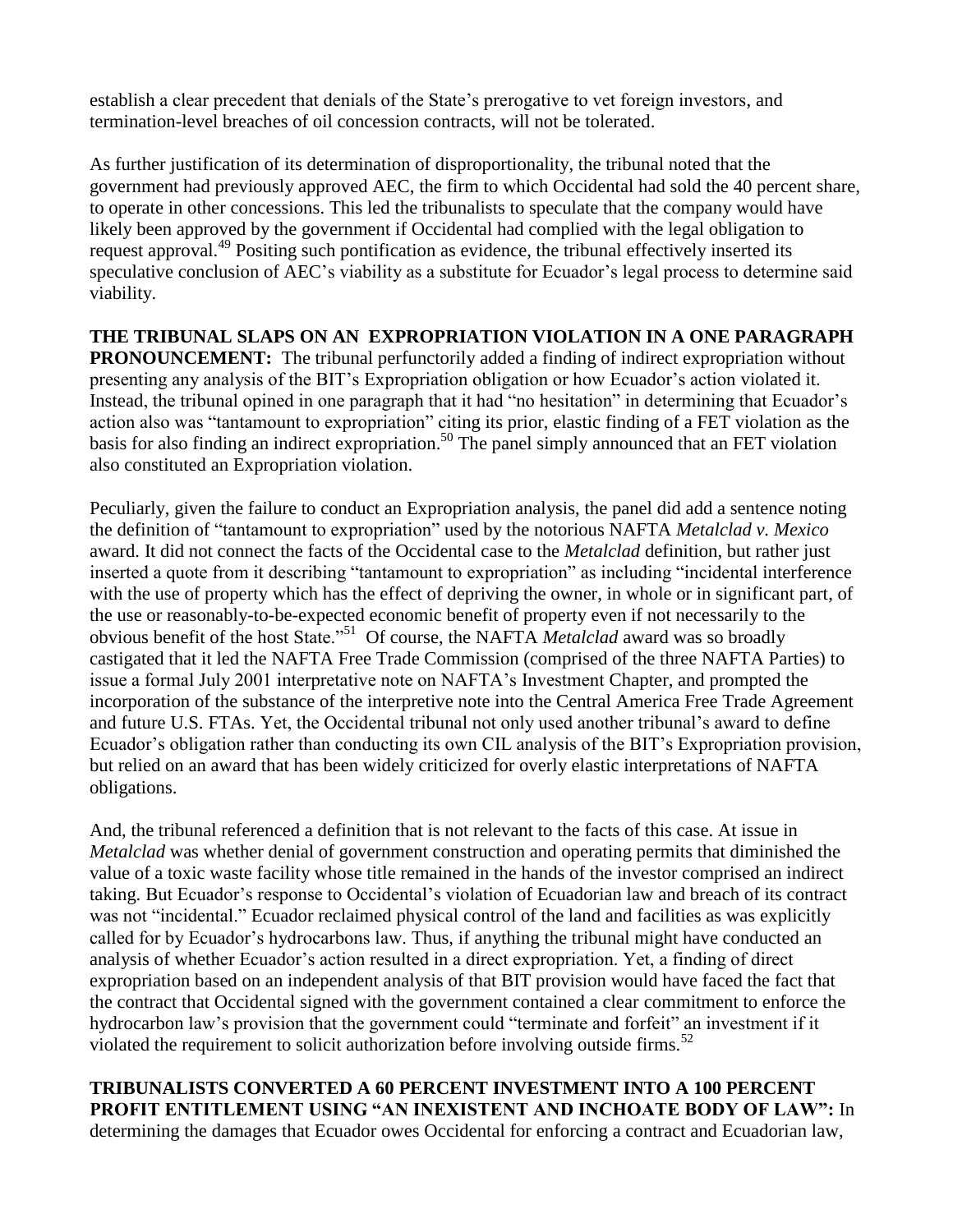two out of the three tribunalists decided that while Occidental had sold 40 percent of its oil production rights to AEC, Ecuador should compensate Occidental as if it retained rights to 100 percent of the expected future profits. Employing a bitterly ironic rationale, the two tribunalists argued that because Occidental had breached Ecuadorian law by failing to ask Ecuador's permission before signing its private contract with AEC, that deal should be considered legally void and Occidental should be entitled to future profits on 100 percent of the contracted oil operations in Block 15.<sup>53</sup> In other words, Ecuador should pay more for responding to Occidental's violation of Ecuadorian law precisely *because* it was a violation. This line of reasoning alone cost Ecuador's taxpayers 40 percent of the judgment, or about \$960 million. Brigitte Stern, the tribunalist who strongly dissented on all decisions regarding damages, called this logic "egregious" and "full of contradictions."<sup>54</sup> Taking particular issue with the majority's finding that Occidental's contract with AEC was automatically null, she argued it was still in effect, meaning that Occidental could only lay claim to the 60 percent share. Stern concluded that her counterparts' arguments were based on "an inexistent and inchoate body of law."<sup>55</sup>

# **TRIBUNALISTS INCREASED OCCIDENTAL'S HYPOTHETICAL LOST PROFITS BY**

**DECIDING THAT A TAX WAS "NOT A MATTER OF TAXATION:"** In estimating the amount of profits that Occidental might have made had its contract remained in effect, the tribunal majority had to determine how Ecuador's tax policies would have impacted future revenues. In the month prior to the cancellation of Occidental's contract, Ecuador passed a new broad-based oil tax—Law 42—that lays claim to a portion of oil profits that result from increases in the oil price.<sup>56</sup> However, the two majority tribunalists decided to act as if the tax was never imposed in calculating Occidental's hypothetical future profits. The reason, they argued, is that the new tax would have constituted yet another breach of Ecuador's FET obligation to the corporation.<sup>57</sup>

To come to this conclusion, the majority had to first sidestep the fact that the U.S.-Ecuador BIT actually reserves policy space for both governments to enact "matters of taxation," indicating their exemption from FET challenges.<sup>58</sup> To circumvent this BIT provision, the majority decided to declare the new tax to not be a "matter of taxation." Declining to give the measure a name, the majority tribunalists instead described it as "a unilateral decision of the Ecuadorian Congress to allocate to the Ecuadorian State a defined percentage of the revenues earned by contractor companies."<sup>59</sup> The standard definition of a tax is "a compulsory contribution to state revenue, levied by the government on workers' income and business profits…"<sup>60</sup> Thus, in seeking to avoid *naming* Law 42 as a tax, thereby placing it under the taxation safeguard against FET claims, the majority instead simply described the measure using the standard definition of a tax.

Beyond its ludicrous attempt to redefine common English and Spanish language terms, the majority's rationale for calling the tax a FET violation is worrisome. The attorneys argued that Law 42 violated Ecuador's FET obligation under the BIT because it "is in breach of the Participation Contract and flouts the Claimants' legitimate expectations."<sup>61</sup> First, as mentioned, the idea that governments are obliged to fulfill investors' expectations is an inventive interpretation of FET that departs from CIL and the opinions filed by the United States and other States in previous investor-state cases.<sup>62</sup> Second, the majority's logic is contradictory: when Occidental "breached" its contract and "flouted" the government's expectation to vet oil companies operating in its territory, the tribunal did not nullify Occidental's contractual claim to future oil revenue. But in assessing that Ecuador's tax law "breached" the very same contract and "flouted" Occidental's expectation of profit, they felt comfortable nullifying the government's legal claim to tax revenue.

# **TRIBUNALISTS ASSIGNED 75 PERCENT OF THE BLAME TO ECUADOR WITHOUT EXPLANATION:** Before determining the final sum that Ecuador should pay Occidental, the two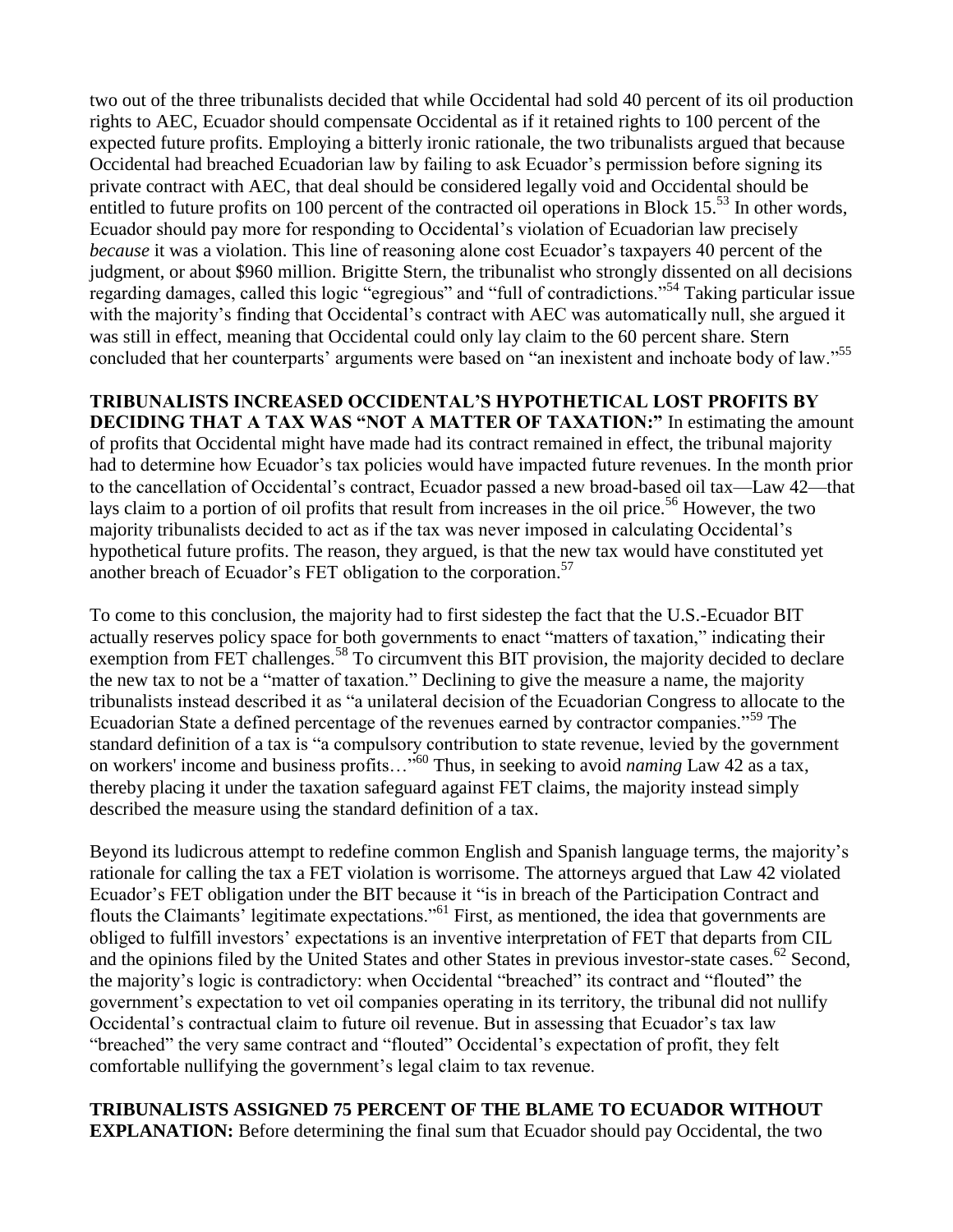tribunalists turned to the question of how much blame each party held for the cessation of their contract, using the notion that Occidental's allotment should be deducted by its portion of the blame. Recounting the evidence, the majority reiterated that Occidental "acted negligently and committed an unlawful act. The Claimants' fault prevented the Respondent from exercising, in a formal way, its sovereign right to vet and approve AEC."<sup>63</sup> The attorneys further acknowledged that Occidental's mistake "exposed itself to a serious risk that [termination and forfeiture] could be declared," as plainly stated in Occidental's contract.<sup>64</sup> But then the majority imputed that Occidental was not acting in bad faith in its contractual breach, instead exhibiting mere negligence. As evidence, the attorneys sympathetically noted that Occidental's business executives should have listened to the company's lawyers, who suggested that the company ask for approval of the deal with  $AEC$ <sup>55</sup>. But most importantly for determining fault for the contract annulment, the majority found Occidental blameworthy in a counterfactual test: "If [Occidental] had sought the Minister's consent in October 2000, in all likelihood it would have obtained it and it is probable that the Respondent would not have declared [termination and forfeiture] in 2006. In other words, without the violation of the law by [Occidental], [termination and forfeiture] may not have happened."<sup>66</sup>

But then the attorneys also assigned some blame to the government. They mentioned a bout of anti-Occidental "social unrest" that preceded the government's declaration of contract annulment.<sup>67</sup> The "unrest" consisted of unions and social movements calling for Occidental's departure after the company extracted over \$75 million from Ecuador's taxpayers in a different investor-state claim.<sup>68</sup> Relying on *post hoc ergo propter hoc* logic, the tribunal used the preceding unrest to impute that the government's motivations for terminating the contract may have included forces beyond Occidental's breach, and thus diminished Occidental's share of the blame.<sup>69</sup>

After weighing arguments on both sides, the majority determined that Occidental was only 25 percent responsible for prompting the cessation of its contract, while the government held three-quarters of the fault. The attorneys presented no blame algorithm, nor any explanation whatsoever, to substantiate this decision. After spending 25 paragraphs discussing possible blame on both sides, with the majority of the analysis devoted to acknowledging Occidental's fault, they devoted a single paragraph to picking the 75:25 ratio from the range of possibilities.<sup>70</sup> The only justification provided is that the tribunal enjoys "a wide margin of discretion in apportioning fault."<sup>71</sup> The ratio they reached through such discretion is rather baffling, given that the attorneys had stated "it is probable" that the contract annulment would not have happened if Occidental had acted in a legal manner.<sup>72</sup> "Probable" would seem to indicate something more than a 50 percent chance, and thus, more than 50 percent of the blame for Occidental. A reverse blame ratio (75 percent for Occidental) would thus have been more in line with the tribunal's own reasoning. The difference between the two ratios amounts to an \$800 million burden for Ecuador's taxpayers.

**CONCLUSTION:** In sum, this ruling is, in the words of the dissenting tribunal member, "egregious."<sup>73</sup> It earns this adjective not just because of the staggering penalty inflicted on Ecuadorians, but the staggering illogic used to get there. In the end, the tribunal's runaway interpretation of the MST/FET obligation, failure to even conduct an Expropriation analysis, disregard for the rule of law and plain contract terms, defiance of basic English/Spanish word meanings, selective weighing of evidence, unsubstantiated speculation about government motives and an arbitrary blame game have not only saddled Ecuador with a cost tantamount to health care for half the country. They have saddled all Parties to agreements incorporating the same substantive obligations and investor-state enforcement with the threat that such twisted reason could befall them so long as tribunals remain free to depart from the actual content of agreements, CIL definitions of agreement obligations, and even common sense.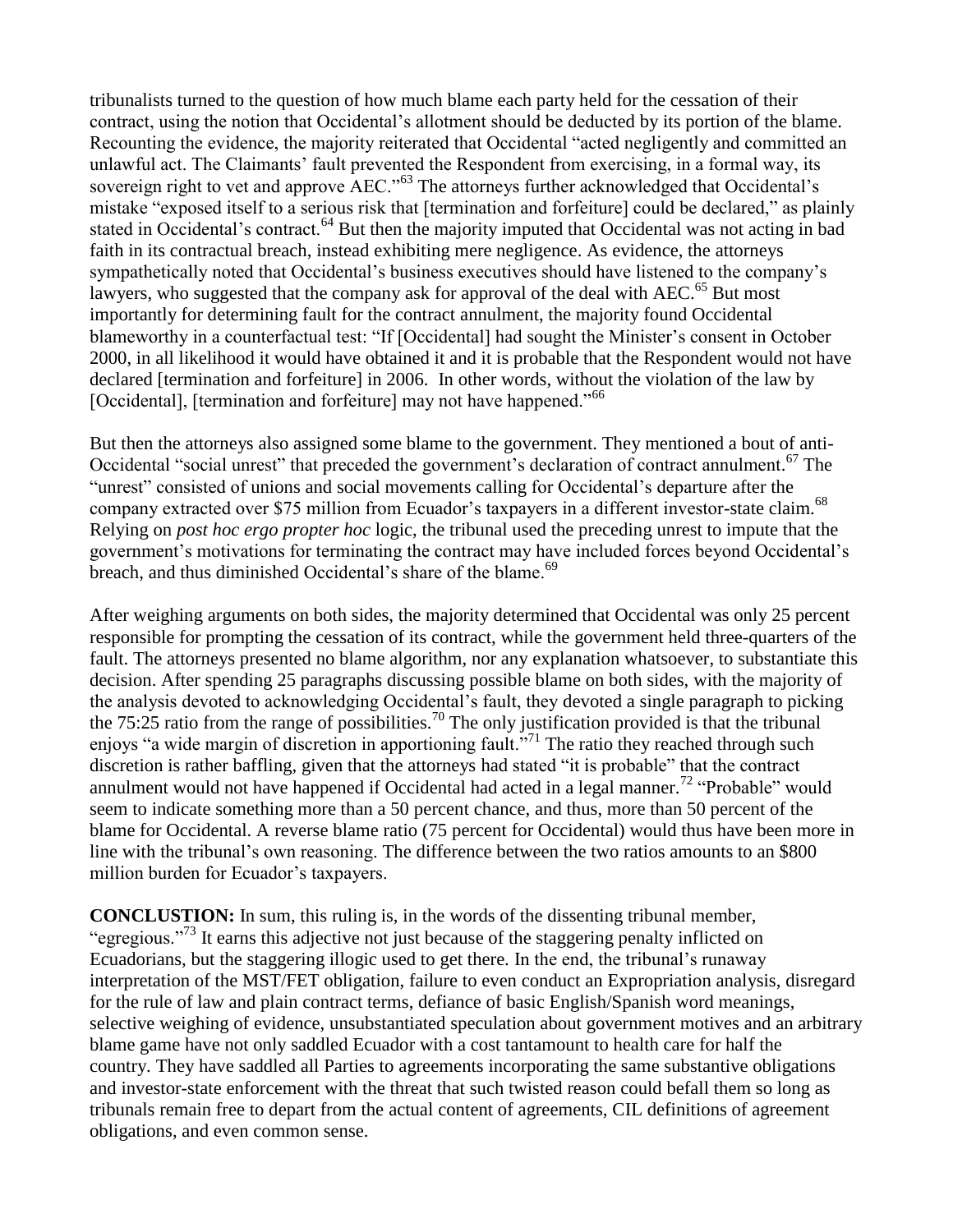### **ENDNOTES**

 $\overline{a}$ 

<sup>1</sup> Occidental Petroleum Corporation and Occidental Exploration and Production Company v. The Republic of Ecuador, ICSID Case No. ARB/06/11, Award (Oct. 5, 2012). [Hereinafter "*Occidental v. Ecuador.*"]

<sup>2</sup> Luke Eric Peterson, "Ecuador Must Pay \$1.76 Billion US to Occidental for Expropriation of Oil Investment; Largest Award Ever in Bilateral Investment Treaty Case at ICSID," Investment Arbitration Reporter, published Oct. 5, 2012, accessed Nov. 16, 2012. Available at: [http://www.iareporter.com/articles/20121005.](http://www.iareporter.com/articles/20121005)

- *See Occidental v. Ecuador*, at paras. 404-409.
- *Occidental v. Ecuador*, at para. 383.
- *Occidental v. Ecuador*, at para. 416.
- *Occidental v. Ecuador*, at para. 397
- *See Occidental v. Ecuador*, at paras. 432-435.
- *Occidental v. Ecuador*, at para. 455.
- *Occidental v. Ecuador*, at paras. 649-651.
- *Occidental v. Ecuador*, at para. 510.
- *Occidental v. Ecuador*, at para. 527.
- *Occidental v. Ecuador*, at para. 687.

<sup>13</sup> See, for example, Public Citizen's analysis of the *RDC v. Guatemala* case: Lori Wallach and Ben Beachy, "CAFTA" Investor-State Ruling: Annex on Minimum Standard of Treatment, Proposed for TPP, Proves Insufficient as Tribunal Ignores Customary International Law Standard, Applies MST Definition from Past NAFTA Award to Rule against Guatemala," July 19, 2012. Available at: http://www.citizen.org/documents/RDC-vs-Guatemala-Memo.pdf.

<sup>14</sup> See Public Citizen's analysis: Lori Wallach, "'Fair and Equitable Treatment' and Investors' Reasonable Expectations: Rulings in U.S. FTAs & BITs Demonstrate FET Definition Must be Narrowed," Sept. 5, 2012. Available at: [http://www.citizen.org/documents/MST-Memo.pdf.](http://www.citizen.org/documents/MST-Memo.pdf)

 *Occidental Petroleum Corporation and Occidental Exploration and Production Company v. The Republic of Ecuador,*  ICSID Case No. ARB/06/11, Dissenting Opinion (Sept. 20, 2012), at para. 5. [Hereinafter "Dissenting Opinion."] *Occidental v. Ecuador*, at para. 876.

<sup>17</sup> All preceding Ecuadorian socioeconomic data in this paragraph come from: World Bank, "World dataBank," published Oct. 31, 2012, accessed Oct. 22, 2012. Available at: [http://databank.worldbank.org/ddp/home.do.](http://databank.worldbank.org/ddp/home.do)

- *Occidental v. Ecuador*, at paras. 112, 115.
- *Occidental v. Ecuador*, at para. 117.
- *Occidental v. Ecuador*, at para. 120.
- *Occidental v. Ecuador*, at para. 121.

<sup>22</sup> For more information, see Public Citizen's news release: "Will Chevron Case Take Down Trade Pact 'Investor-State' Enforcement System?," Feb. 17, 2012. Available at: [http://www.citizen.org/documents/gtw-chevron-release.pdf.](http://www.citizen.org/documents/gtw-chevron-release.pdf)

 *See Chevron Corporation and Texaco Petroleum Company v. The Republic of Ecuador*, Claimants' Letter to Tribunal, Ad hoc—UNCITRAL Arbitration Rules (2012). Available at: [http://italaw.com/sites/default/files/case-](http://italaw.com/sites/default/files/case-documents/ita0171.pdf)

[documents/ita0171.pdf.](http://italaw.com/sites/default/files/case-documents/ita0171.pdf)

- *Occidental v. Ecuador*, at para. 128.
- *Occidental v. Ecuador*, at paras. 128, 129.
- *Occidental v. Ecuador*, at para 136.
- *Occidental v. Ecuador*, at paras. 147-160.
- *Occidental v. Ecuador*, at para. 177.
- *Occidental v. Ecuador*, at paras. 199, 200.
- *Occidental v. Ecuador*, at para. 301.
- *Occidental v. Ecuador*, at para. 331.
- *Occidental v. Ecuador*, at para. 307.
- *Occidental v. Ecuador*, at para. 381.
- *Occidental v. Ecuador*, at para. 383.
- *Occidental v. Ecuador*, at para 416.
- *Occidental v. Ecuador*, at para. 404.
- *Occidental v. Ecuador*, at para. 404.
- *Occidental v. Ecuador*, at para. 397.
- *Occidental v. Ecuador*, at para.397.
- *Occidental v. Ecuador*, at 153, footnote 22.

 See Public Citizen's analysis of the *RDC v. Guatemala* case: Lori Wallach and Ben Beachy, "CAFTA Investor-State Ruling: Annex on Minimum Standard of Treatment, Proposed for TPP, Proves Insufficient as Tribunal Ignores Customary